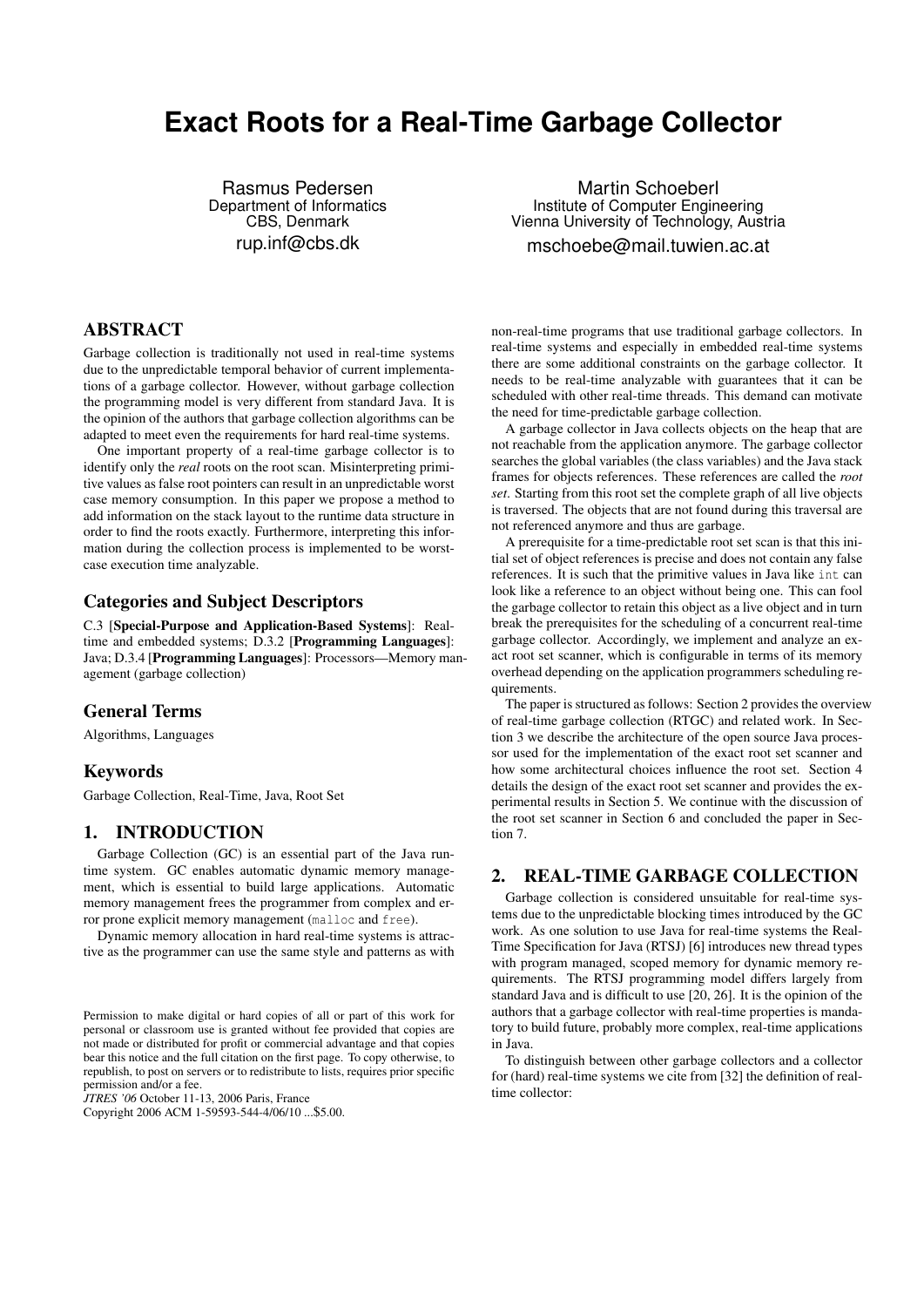A real-time garbage collector provides time predictable automatic memory management for tasks with bounded memory allocation rate with minimal temporal interference to tasks that use only static memory.

The exact root scanner presented in this paper is one essential part of a real-time enabled garbage collector.

#### 2.1 First Collectors

Garbage collection was first introduced for list processing systems (LISP) in the 1960's [\[19\]](#page-7-3). The first collectors were *stop-theworld* collectors that are called when a request for a new element can not be fulfilled. The collector, starting from pointers known as the root set, scans the whole graph of reachable objects and marks these objects live. In a second phase the collector *sweeps* the heap and adds unmarked objects to the free list. On the marked objects, which are live, the mark is reset in preparation for the next cycle.

However, this simple sweep results in a fragmented heap which is an issue for objects of different sizes. An extension, called *markcompact*, moves the objects to compact the heap instead of the sweep [\[8\]](#page-6-2). During this compaction all references to the moved objects are updated to point to the new location.

Both collectors need a stack during the marking phase that can grow in the worst-case up to the number of live objects. Cheney [\[7\]](#page-6-3) presents an elegant way how this mark stack can be avoided. His GC is called *copying-collector* and divides the heap into two spaces: the *to-space* and the *from-space*. Objects are moved from one space to the other as part of the scan of the object graph.

#### 2.2 Incremental Collection

All the former described collectors are still stop-the-world collectors. The pause time of up to seconds in large interactive LISP applications triggered the research on incremental collectors that distribute collection work more evenly [\[35,](#page-7-4) [10,](#page-6-4) [4\]](#page-6-5). These collectors were sometimes called *real-time* although they do not fulfill hard real-time properties that we need today.

Baker [\[4\]](#page-6-5) extends Cheneys [\[7\]](#page-6-3) copying collector for incremental GC. However, it uses an expensive read barrier that moves the object to the to-space as part of the mutator work. Baker proposes the *Treadmill* [\[5\]](#page-6-6) to avoid copying. However, this collector works only with objects of equal size and still needs an expensive read barrier.

A good overview of GC techniques can be found in [\[16\]](#page-7-5) and in the GC survey by Wilson [\[36\]](#page-7-6).

#### 2.3 Real-Time

Work on real-time garbage collectors started again through consideration of Java for real-time systems [\[17\]](#page-7-7).

In [\[25\]](#page-7-8) two collectors based on [\[10\]](#page-6-4) and [\[5\]](#page-6-6) are implemented on a multithreaded microcontroller. Higuera suggests in [\[14\]](#page-7-9) the use of hardware features from picoJava [\[24\]](#page-7-10) to speed up RTSJ memory region protection and garbage collection. A hardware assisted realtime collector is proposed by Schmidt and Nielsen [\[29\]](#page-7-11).

In [\[28\]](#page-7-12) the authors suggest a time-triggered garbage collector and provide an upper bound for the GC cycle time. An extension on this topic can be found in [\[32\]](#page-7-2).

The collector used for the root scanning presented in this paper is based on the work by Steele [\[35\]](#page-7-4), Dijkstra [\[10\]](#page-6-4) and Baker [\[4\]](#page-6-5). However, the copying collector is changed to perform the copy of an object concurrent by the collector and not as part of the mutator work. Therefore we name it *concurrent-copy* collector.

It is the opinion of the authors that garbage collection is an option for real-time systems. In [\[32\]](#page-7-2) we showed that a periodic scheduled garbage collector can keep up with the demands of real-time threads. This is also the case for [\[21\]](#page-7-13), which focus on portable so-

lutions using JIT. The exact root scan for JOP, with the low and bound blocking time, as presented in this paper is another step towards enabling Java for real-time systems.

#### <span id="page-1-1"></span>2.4 Exact Roots

Next, we will discuss exact root set scanning. There are a number of different approaches to identify the potential references in a stack. We will discuss a *split stack*, a runtime *type stack*, and a *stack map*. The first two are online approaches that keep track of the references in the embedded JVM [\[15\]](#page-7-14). The stack map method is an offline approach that use information generated from the class file during link time [\[1\]](#page-6-7). Others [\[11\]](#page-7-15) have looked into the compression of this compile-time information with good results. In addition, there is also the method presented in [\[34\]](#page-7-16), which requires the use of *synchronization points*. At such a synchronization point it is required that live references are stored on the heap. For a hardware implementation of the JVM (a Java processor) that contains the stack on-chip the additional type stack (which is just an additional 33*rd* bit) is a valuable option [\[13\]](#page-7-17).

Garbage collection in real-time Java systems is useful because it enables the use of dynamic memory allocation while the system still adheres to hard real-time requirements. In order to allow allocation of new objects the GC must be able to detect dead objects on the heap. In order to detect which objects are not reachable from the root set, the GC has to know which objects are live as the rest must then be dead and subject to garbage collection.

A garbage collector that scans objects for references to build a graph of live objects needs an initial set of references. This set is called the root set and is identified by inspecting the static variables and the stack frames of the program. These stack frames belong to different threads and are not shared among threads. A Java stack frame corresponds to one method in a class. It does not matter if the method is static or an instance method except that the instance method has the reference to the instance as the first argument (which is mapped to the first local variable during method invocation).

A root scan needs to inspect each frame for potential references to objects (which are located in the heap memory area) to get the initial set of references needed to make a live graph of the objects. The objects that are not reachable starting from the root set of references are dead in the sense that they can never be used again. They can safely be collected by the garbage collector. Each GC cycle is thus initiated with the identification of the root set of objects on the heap. The root set contains all static references (class variables) and the references on the thread's stacks. From this root set the rest of the reachable heap objects are identified.

## <span id="page-1-0"></span>3. A REAL-TIME JAVA PROCESSOR

In this section we introduce the environment where the garbage collector with the exact root scan is implemented. Furthermore, some features of the Java processor, such as only interrupts at bytecode boundary, simplify the exact root finding process.

The Java Optimized Processor (JOP) [\[31\]](#page-7-18) is an implementation of the Java virtual machine (JVM) in hardware – a Java processor. JOP is a stack computer with its own instruction set, called microcode. Java bytecodes are translated into microcode instructions or sequences of microcode. The difference between the JVM and JOP is best described as the following: The JVM is a CISC stack architecture, whereas JOP is a RISC stack architecture.

JOP is implemented in a field programmable gate array (FPGA). One design goal for JOP is its applicability to worst-case execution time (WCET) analysis. This design principle is consistent throughout the JOP processor. As the processor is implemented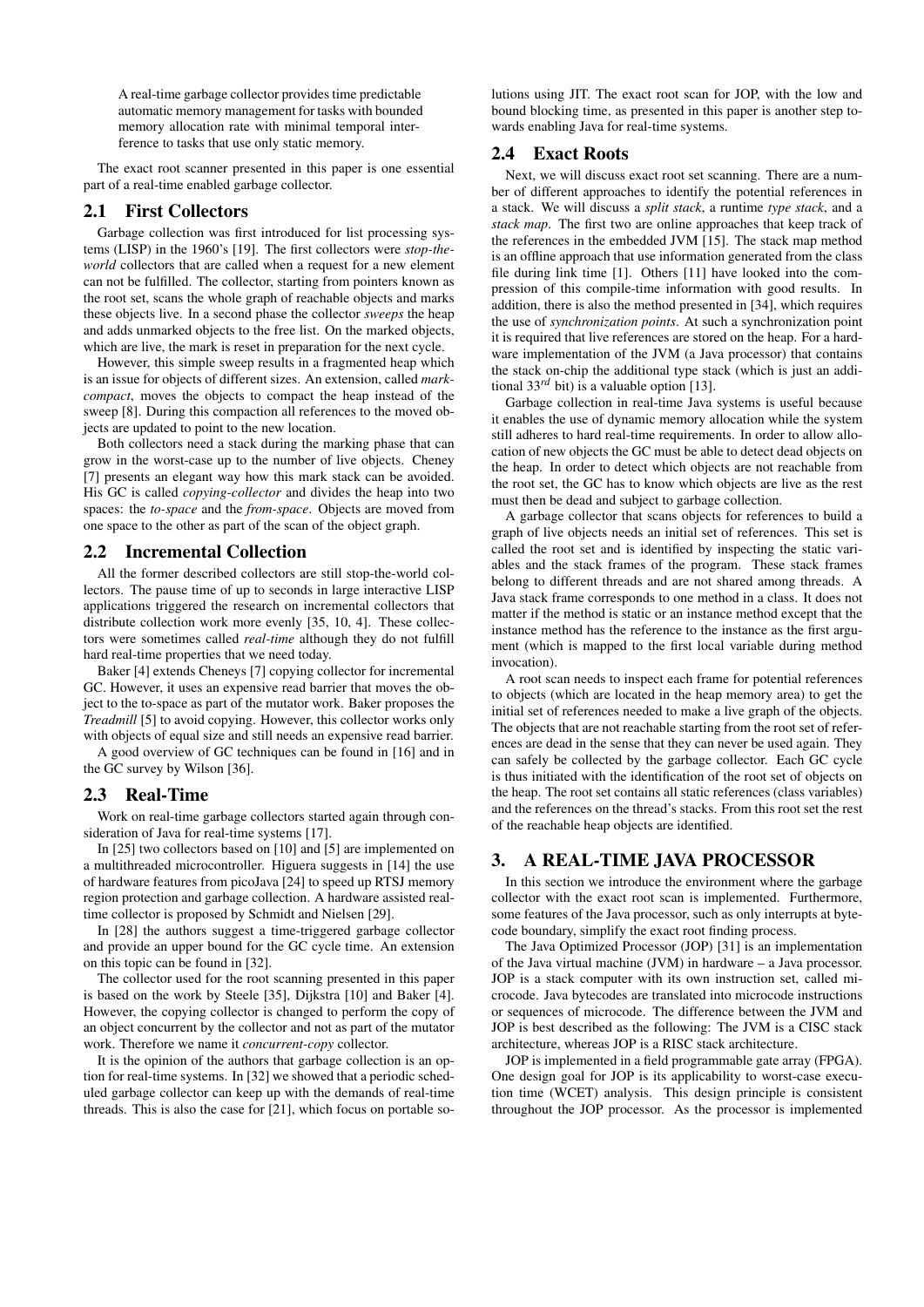in an FPGA and all sources are available, it is also possible to add specialized hardware units (e.g. a typed stack as suggested in Section [2.4.](#page-1-1) The thread scheduler on JOP [\[31\]](#page-7-18) is preemptive. On a control switch a complete stack belonging to the active thread is saved. Therefore is can be easily accessed by the root scanner. Each frame on the stack contains the saved program counter (PC) that points to the next instruction that will get executed once control returns from the invoked method.

#### 3.1 The Processor Pipeline

JOP is a fully pipelined architecture with single cycle execution of microcode instructions and a novel approach to mapping Java bytecode to these instructions.

Three stages form the JOP core pipeline, executing microcode instructions. An additional stage in the front of the core pipeline fetches Java bytecodes – the instructions of the JVM – and translates these bytecodes into addresses in microcode. Bytecode branches are also decoded and executed in this stage. The second pipeline stage fetches JOP instructions from the internal microcode memory and executes microcode branches. Besides the usual decode function, the third pipeline stage also generates addresses for the stack RAM. As every stack machine instruction has either *pop* or *push* characteristics, it is possible to generate fill or spill addresses for the *following* instruction at this stage. The last pipeline stage performs ALU operations, load, store and stack spill or fill. At the execution stage, operations are performed with the two topmost elements of the stack.

A stack machine with two explicit registers for the two topmost stack elements and automatic fill/spill needs neither an extra writeback stage nor any data forwarding. Details of this two-level stack architecture are described in [\[30\]](#page-7-19). The short pipeline results in short branch delays. Therefore, a hard to analyze, with respect to Worst Case Execution Time (WCET), branch prediction logic can be avoided.

#### <span id="page-2-2"></span>3.2 Interrupt Logic

Interrupts are considered hard to handle in a pipelined processor, meaning implementation tends to be complex (and therefore resource consuming). In JOP, the bytecode-microcode translation is used to avoid having to handle interrupts in the core pipeline.

Interrupts are implemented as special bytecodes. These bytecodes are inserted by the hardware in the Java instruction stream. When an interrupt is pending and the next fetched byte from the bytecode cache is an instruction, the associated special bytecode is used instead of the instruction from the bytecode cache. The result is that interrupts are accepted at bytecode boundaries. The worstcase preemption delay is the execution time of the *slowest* bytecode that is implemented in microcode. Bytecodes that are implemented in Java (see Section [3.3\)](#page-2-0) can be interrupted.

The implementation of interrupts at the bytecode-microcode mapping stage keeps interrupts transparent in the core pipeline and avoids complex logic. Interrupt handlers can be implemented in the same way as standard bytecodes are implemented i.e. in microcode or Java. This special bytecode can result in a call of a JVM internal method in the context of the interrupted thread. This mechanism implicitly stores almost the complete context of the current active thread on the stack.

It has to be noted that the interrupt is only handled at bytecode boundaries. We do not need to consider interruption of the microcode which greatly simplifies the implementation of the root scanning. At bytecode boundaries no valid references in processor internal registers have to be considered. For a compiling JVM (a JIT compiler or a batch compiler [\[22\]](#page-7-20)) also the registers of the

processor have to be considered as potential root references or explicit synchronization with the collector has to be included [\[23\]](#page-7-21).

#### <span id="page-2-0"></span>3.3 Microcode

The following discussion concerns two different instruction sets: *bytecode* and *microcode*. Bytecodes are the instructions that make up a compiled Java program. These instructions are executed by a Java virtual machine. The JVM does not assume any particular implementation technology. Microcode is the native instruction set for JOP. Bytecodes are translated, during their execution, into JOP microcode. Both instruction sets are designed for an extended<sup>[1](#page-2-1)</sup> stack machine.

#### *3.3.1 Translation of Bytecodes to Microcode*

To date, no hardware implementation of the JVM exists that is capable of executing *all* bytecodes in hardware alone. This is due to the following: some bytecodes, such as new, which creates and initializes a new object, are too complex to implement in hardware. These bytecodes have to be emulated by software.

To build a self-contained JVM without an underlying operating system, direct access to the memory and I/O devices is necessary. There are no bytecodes defined for low-level access. These lowlevel services are usually implemented in *native* functions, which mean that another language (C) is native to the processor. However, for a Java processor, bytecode is the *native* language.

One way to solve this problem is to implement simple bytecodes in hardware and to emulate the more complex and *native* functions in software with a different instruction set (sometimes called microcode). However, a processor with two different instruction sets results in a complex design.

In JOP, this problem is solved in a much simpler way. JOP has a single *native* instruction set, the so-called microcode. During execution, every Java bytecode is translated to either one, or a sequence of microcode instructions. This translation merely adds one pipeline stage to the core processor and results in no execution overheads. With this solution, we are free to define the JOP instruction set to map smoothly to the stack architecture of the JVM, and to find an instruction coding that can be implemented with minimal hardware.

Every bytecode is translated to an address in the microcode that implements the JVM. If there exists an equivalent microinstruction for the bytecode, it is executed in one cycle and the next bytecode is translated. For a more complex bytecode, JOP just continues to execute microcode in the subsequent cycles. The end of this sequence is coded in the microcode instruction. This translation needs an extra pipeline stage but has zero overheads for complex JVM instructions.

#### *3.3.2 Compact Microcode*

For the JVM to be implemented efficiently, the microcode has to *fit* to the Java bytecode. Since the JVM is a stack machine, the microcode is also stack-oriented. However, the JVM is not a pure stack machine. Method parameters and local variables are defined as *locals*. These locals can reside in a stack frame of the method and are accessed with an offset relative to the start of this *locals* area. Additional local variables (16) are available at the microcode level. These variables serve as scratch variables, like registers in a conventional CPU. However, these JVM local variables do not retain any object related information over bytecode boundaries. As explained in Section [3.2](#page-2-2) those variables are not part of the root set.

<span id="page-2-1"></span><sup>1</sup>An extended stack machine contains instructions that make it possible to access elements deeper down in the stack.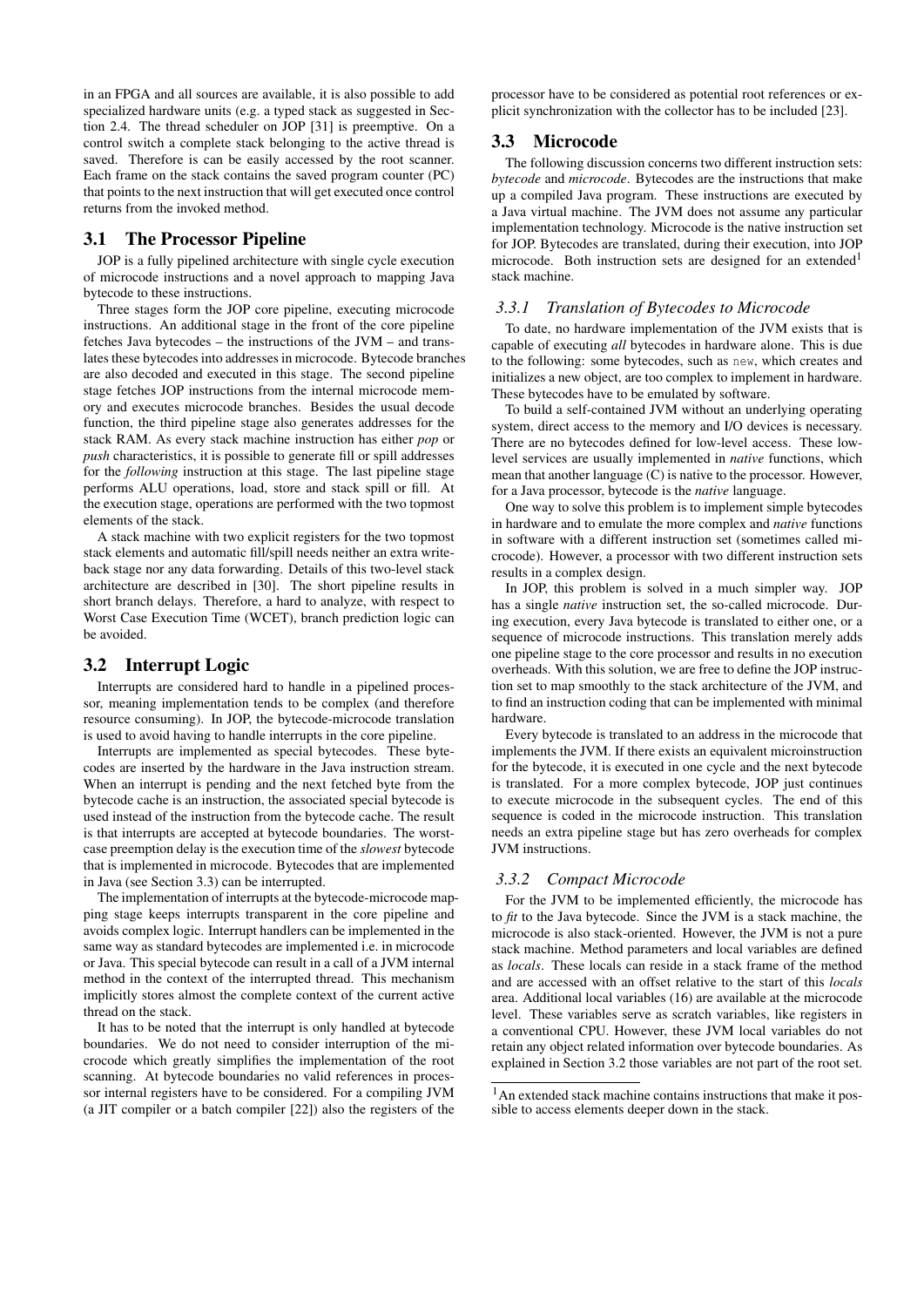Some bytecodes, such as ALU operations and the short form access to *locals*, are directly implemented by an equivalent microcode instruction (with a different encoding). Additional instructions are available to access internal registers, main memory and I/O devices. A relative conditional branch (zero/non zero of TOS) performs control flow decisions at the microcode level. For optimum use of the available memory resources, all instructions are 8 bits long. There are no variable-length instructions and every instruction, with the exception of wait, is executed in a single cycle.

#### *3.3.3 Flexible Implementation of Bytecodes*

As mentioned above, some Java bytecodes are very complex. One solution already described is to emulate them through a sequence of microcode instructions. However, some of the more complex bytecodes are very seldom used. To further reduce the resource implications for JOP, in this case local memory, bytecodes can even be implemented by *using* Java bytecodes. During the assembly of the JVM, all labels that represent an entry point for the bytecode implementation are used to generate the translation table. For all bytecodes for which no such label is found, i.e. there is no implementation in microcode, a *not-implemented* address is generated. The instruction sequence at this address invokes a static method from a system class (com.jopdesign.sys.JVM). This class contains 256 static methods, one for each possible bytecode, ordered by the bytecode value. The bytecode is used as the index in the method table of this system class. This feature also allows for the easy configuration of resource usage versus performance.

The bytecodes that create objects (e.g. *new*) are also implemented in Java for a simpler interaction with the  $GC^2$  $GC^2$ . As this bytecode could be interrupted by a thread switch it is explicitly synchronized with the GC thread.

# <span id="page-3-0"></span>4. EXACT ROOT SET SCAN

The runtime information of all classes is structured in a way that simplifies scanning of the static references. The class variables are divided into primitive type and reference type variables. All reference variables are found in one continues block in the memory. Therefore, scanning the static references is trivial. Identifying exactly the stack elements that contain a reference is more challenging.

First we need to discuss conservative stack scanning. It also operates with the goal of identifying the root set. A simple approach is to handle each stack value as a potential root. In this way it examines each value on the stack and tests if it contains a value that points to either a handle (if indirection is used) or directly to an object. This is named conservative root scanning and can keep objects artificially alive through misinterpreting a primitive element as a reference. A value on the stack that belongs to a primitive can accidently equal a reference value to an object that is not referenced by any real references and thus *should* be garbage collected.

Another disadvantage of the conservative root set scan is that it is not possible to move objects when no indirection (the read barrier, or handle) is used. When the heap is compacted all references to the moved object have to be updated. An update of a misinterpreted stack slot would be wrong.

The first option is to work with a split stack [\[15\]](#page-7-14) such that one stack is used only for references (ie. the root set) and the other stack is used only for primitives. The main drawback of this option is the need for additional typed bytecode instructions for the type-less

bytecodes (e.g. dup, pop) that manipulate the stack. Furthermore, the split stack solution complicates the frame handling on invoke and return resulting in high overheads for method invokation.

A second option is to save this type information during runtime using a second stack (that can be one bit width as we only need to distinguish references from primitives), which contains the type information. This *type stack* has to be manipulated simultaneously with the value stack. In this case the type-less bytecodes are not an issue anymore. However, implementing this additional stack in software introduces a lot of overhead.

The third method is to extract this information from the class file (and the bytecodes) offline. This is possible due the fact that each PC maps to a unique configuration of the operand stack and local variables [\[12\]](#page-7-22). It is done by simulating the program execution while keeping track of the local variables and the stack operands. Accordingly, this information makes it possible to mark which locals or stack operands are primitives and which are references to a heap object. A requirement for this to work is that the program counter (PC) is mapped to a record that contains this information. It should be noted that this stack map could also be constructed during run time but it would be likely to consume too many resources to be feasible.

#### 4.1 Program Counter Mapping

On the host where the Java application is compiled for the target, we perform the program simulation that maps each PC to the type (primitive or reference) in the local variables and the stack. We build a table that maps each possible PC value inside a method to the information about the stack layout.

There are two kinds of variables in each stack frame that potentially can hold references: the local variables and the stack operands. Common for both is that the type changes during execution. For example, a local variable in a given slot is used for a given interval of the PC. This interval is not necessary the full length of the method code. Furthermore, Chap. 7.2 in the Java Virtual Machine specification encourages reuse of local variables [\[18\]](#page-7-23).

However, it is not common that a reference type variable is reused in a primitive type variables place, but it can be the case. Therefore, in order to scan the root set, we need to know the type (reference or primitive) of each local variable for each value of the PC. The stack operands are the second source of references. The operands can also be references and need to be included into the root set. Even more than the local variables the operands changes very often for each value of the PC. So we need the same PC to operand mapping such that it is known which of the operands are references.

In summary, a Java program can be annotated with information that contains information regarding the type of the local variables and the stack operands for a given value of the PC. This information can be made available to the embedded JVM in a number of ways.

#### 4.2 Implementation

The local and operand type information for each PC can be obtained using a JVM stack simulator as described before. We have created an open source stack simulator based on the verifier<sup>[3](#page-3-2)</sup> from the *Byte Code Engineering Library* [\[9\]](#page-6-8) that verifies the Java class according to the rules in *Pass 3*, Chap. 4.9.1 the JVM specification version 2 [\[18\]](#page-7-23).

With this stack simulator we extract the type information for each local variable and each stack operand for each value of the PC. That is the main flow of the simulator. Then there are a few but important exceptions that must be dealt with. First, our simulator detects if the type (reference or primitive) of a local variable slot

<span id="page-3-1"></span><sup>&</sup>lt;sup>2</sup>The Java implementation of *new* in JVM. java actually invokes a method from the GC class

<span id="page-3-2"></span><sup>3</sup>...bcel.verifier.structurals.Pass3bVerifier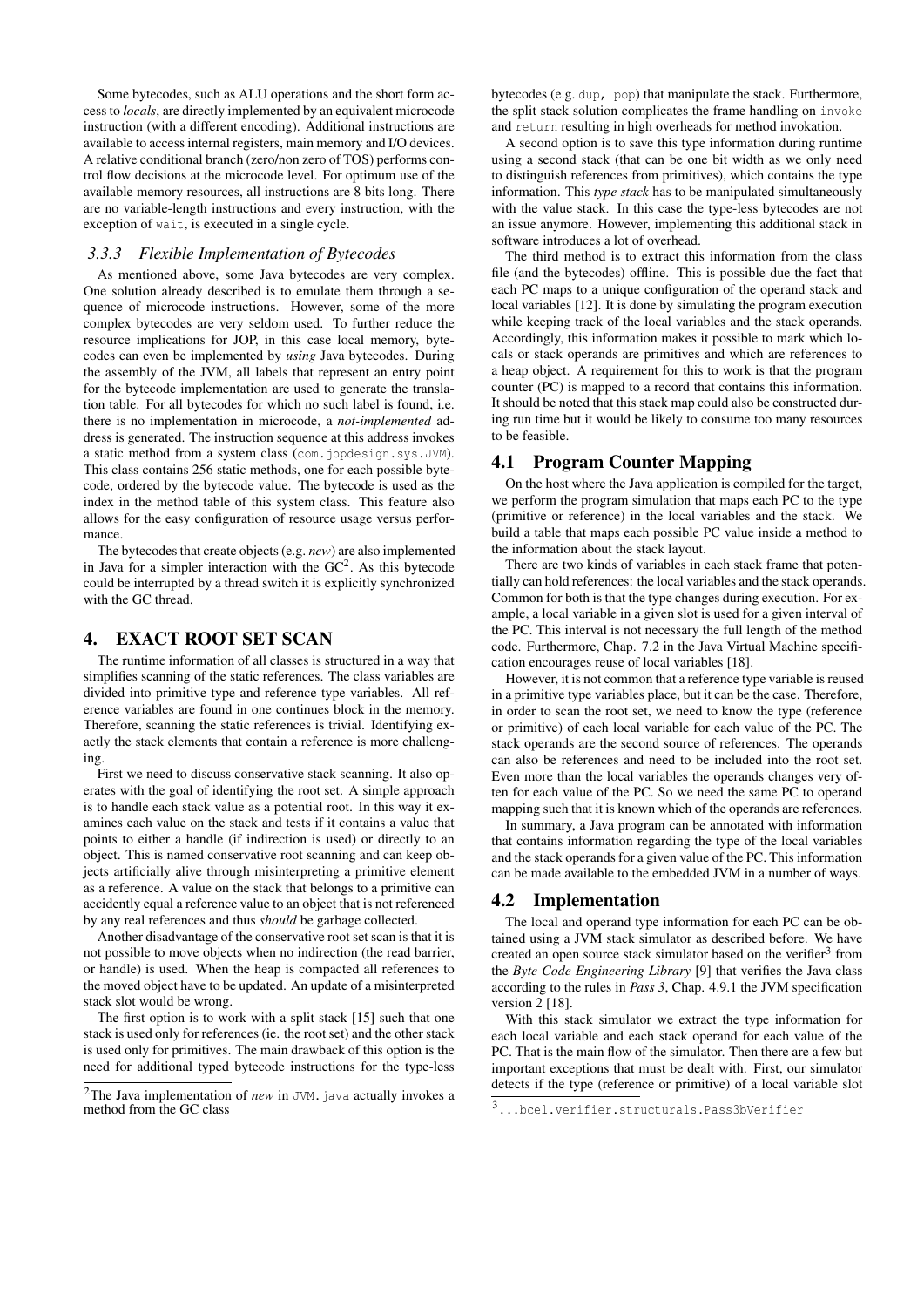depends on the control path leading to this PC. This control path property is the so-called *Gosling* property, which is also discussed in [\[1\]](#page-6-7). It depicts that the local variables and the stack operands must contain the same types regardless of how a given PC was reached. Or in other words: The variable type is not dependent on the control flow. This property simplifies the verification of Java class files and also the generation of the stack map.

However, one exception to this *Gosling* property is allowed: The code that is executed for finally is implemented by a form of *mini-method* [\[1\]](#page-6-7) that gets called by the bytecode jsr. It is allowed that this code is reached from different paths with different stack type layouts. Therefore the type information is control flow dependent. It is rare and we did not encounter it in our experiments, which is expected as we do not use exceptions in the JVM. One solution to this issue is to inline [\[3\]](#page-6-9) the bytecode so the control flow independency also holds for these *mini-methods*. Furthermore, Sun's Java compilers version 1.4.2 and later compile finally blocks without subroutines.

## 4.3 Stack Map Packing

A possible problem is that the type information for the locals and the operands for each PC can be verbose to the extent that it prohibits an effective implementation. The direct (but verbose) way to pack this information is to create a small record with the same number of bits as the maximum number of locals and stack operands. These small records are then appended for each value of the PC for each method. We would also need to pad the operand(s) position(s) in the bytecode with the same bit pattern as the PC of the instruction (or any bit pattern as these positions are not accessed).

The second way to pack this reference marking information is to realize that the bit patterns formed by appending the marked local variables and the operands generates very limited number of different patterns for the PCs of each method. We can construct the PC to operand mapping using the same technique as with the Java constant pool. The PCs of the method are now an index into this small pool of unique patterns.

However, we need additional information in the target to make the stack maps work. One piece of needed information is the number of instructions for each method. The second and third pieces of information are the maximum number of local variables and stack operands. We save this information in a 32 bit word just before the method code address and at run time we can access this information word. It also marks if the method has any type information in the memory just below this information word. This word is not counted as overhead as the method information structure of the JOP JVM system can hold the necessary information; it is implementation specific.

To explain this PC mapping we provide an example. The source code for this example is from the char charAt (int index)

method in String. java that compiles to the bytecodes shown in Figure [1.](#page-4-0) Next, we will look at the stack properties of this code and analyze how each of the slots for the local variables and each of the slots for the operands looks for each value of the PC. The *this* reference is in the first local slot throughout the code as depicted in the associated *LocalVariableTable* in the Figure [1.](#page-4-0)

Table [1](#page-4-1) shows the result of the analysis for

java.lang.String.charAt(I)C in Figure [1.](#page-4-0) The column PC shows the address of the instruction (in column Instr.). The charAt method has 2 arguments and maximum operand stack size is 2; that is what the next 4 columns show. The last column, p, enumerates the unique bit patterns. In this example there are 3 unique patterns each of length 4 bits giving 12 bits for the pattern pool of this method. Now each PC has to be mapped to the corresponding pat-

```
Source code from String.java:
public char charAt(int index) {
  return value[index];
}
Output from javap -c -verbose:
public char charAt(int);
  Code:
   Stack=2, Locals=2, Args_size=2<br>0: aload 0
       aload_0
  1: getfield #3; //Field value:[C
  4: iload_1<br>5: caload
        5: caload
   6: ireturn
  LocalVariableTable:
  Start Length Slot Name Signature
   0 7 0 this Ljava/lang/String;
   0 7 1 index I
```
<span id="page-4-0"></span>Figure 1: Example bytecode from String.java



<span id="page-4-2"></span>Figure 2: Packing the GC info

tern and with 3 unique patterns the requirement for the index width becomes 2 bits. Since the method length is 7 we need 14 bits for the indices. In total we have used 26 bits. Comparing to directly encoding the bits for the 2 locals and the 2 operands would have resulted in 28 bits. In this example, the encoding saved 2 bits. For longer methods and for larger numbers of arguments, locals and operands the results will be more significant, which will be demonstrated empirically later.

In Figure [2](#page-4-2) it is shown how the code of Table [1](#page-4-1) is packed. The figure outlines why this can lead to reduction in the packed information because PC {1-4} point to the same pattern. It should be noted that PC {2,3} are just padding up the operands of PC 1.

An optimization for the memory consumption would be to store the stack map only for PC values that actually point to the start of an instruction. This would avoid the padding as seen in the former example. However, the calculation of the correct index into the table would be very time consuming as the code from the method start up to the current PC value needs to be analyzed.

<span id="page-4-1"></span>Table 1: Indexed program counter

|    |                     |      | o    |      |      |                |
|----|---------------------|------|------|------|------|----------------|
| PC | Instr.              | 1[0] | 1[1] | o[0] | 0[1] | p              |
| 0  | aload <sub>0</sub>  |      |      |      |      |                |
| 1  | getfield            |      | 0    |      |      | 2              |
| 2  |                     |      | 0    |      |      | $\mathfrak{D}$ |
| 3  |                     |      |      |      |      | 2              |
| 4  | iload <sub>-1</sub> |      | 0    |      | 0    | 2              |
| 5  | caload              |      | 0    | 0    |      | 3              |
| 6  | ireturn             |      |      |      |      |                |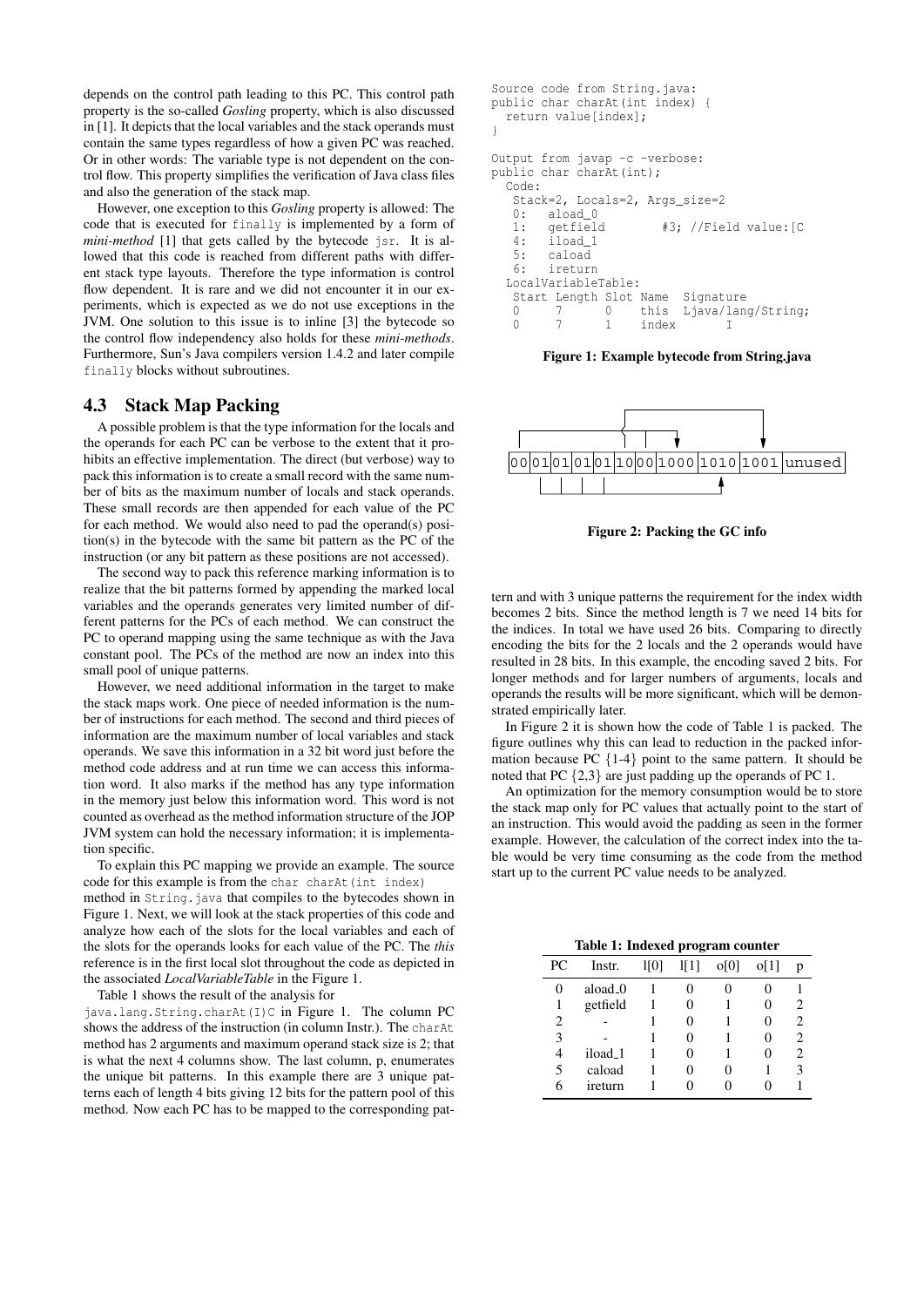<span id="page-5-3"></span>Table 2: Stack Map Memory Usage (words)

|       | All   |       |                   | Only Ref. |       |         |
|-------|-------|-------|-------------------|-----------|-------|---------|
|       | Raw   | Indx. | R.Indx.           | Raw       | Indx. | R.Indx. |
| Hello |       |       | 3,033 1,158 1,132 | 1.916     | 972   | 960     |
| DoAll | 4.503 | 1.894 | 1.859             | 3.194     | 1.621 | 1.601   |
| $\%$  | 294   | 119   | 117               | 200       | 101   | 100     |

#### 4.4 Target Root Set Scanning

The root set scan on the target JOP board is initiated by the GC. For each thread the stack is examined one frame at a time. Each frame is associated with one method, which owns a stack map with the necessary information to scan the local variables and the stack for potential references. The 32-bit garbage collection information structure contains enough information such that the packed stack map can be unpacked and used to identify the references.

## <span id="page-5-0"></span>5. EXPERIMENTS

Experiments are conducted with two example programs, which are part of our distribution. One is the famous *Hello World* program and the other is a larger program $4$  for this embedded system. Note, that both examples also include the necessary library classes. We compare the overhead of the stack maps for these two programs.

Table [2](#page-5-3) displays a comparison of the memory usage of the stack map in 32-bit words for the two Java programs test.Hello and jbe.DoAll. We compare all stack mapping algorithms against the best performing and set the index to 100 for the best performing algorithm. The experiments have been performed for a situation where all ("All" in the table) methods have its PCs mapped to a bit map. It has also been done for a simple reduction ("Only Ref." in the table) where just the methods with at least one reference for some value of the PC are bit mapped. For each of these two approaches we investigate three different ways of packing the bit maps. The first packing method ("Raw") is one bit record of the length for all locals and the maximum size of the operand stack for each PC. The second method ("Indx.") is mimicking the constant pool and uses an index for each PC to map into the unique bit patterns for every method. The index uses no more bits than necessary and can vary from method to method. In addition, the unique patterns have the length of the sum of number of local variables and the maximum number of stack operands. Finally, the last way ("R.Indx.") of packing is a small optimization over "Indx.". It reduces the information because it does not map the local or stack map bits if they are zero for all method PCs.

It is clear that the indexed approach ("Indx." and "R.Indx.") is better than the "Raw" approach. Furthermore, the obvious idea of not mapping bit maps for methods which never use a reference as local or operand are also good. But the last optimization of excluding the local or stack bits from the unique patterns if all are only 0 does not result in much memory usage reduction. It also adds a little more code on the target to decode the bit maps, so we conclude that the combination of "Only Ref." filtering and "Indx." packing is the most useful packing approach of those analyzed here.

## 5.1 Runtime Performance

The experiments are conducted with JOP running on an Altera Cyclone EP1C6Q240C8 FPGA [\[2\]](#page-6-10) clocked at 80 MHz with a mem-

Table 3: GC performance with and without root set scan

<span id="page-5-4"></span>

|                | Conservative |        | Exact                  |            |  |
|----------------|--------------|--------|------------------------|------------|--|
| <b>Threads</b> | Root Scan*   | $GC^*$ | Root Scan <sup>*</sup> | $GC^*$     |  |
|                | 160          | 72.598 |                        | 583 72.396 |  |
| 10             | 575          | 74.484 | 2.647                  | 76.031     |  |
|                | $\cdot$      |        |                        |            |  |

<sup>∗</sup>measured in *µ*s

ory access time of 2 cycles. Our primary interest and goal with the experiment is to measure the overhead of the root scan process and compare it to the total collection process time. Accordingly, we have timed the root scan process (ie. a synchronized block) and the time to complete a GC.gc() invocation. The static references are grouped into one block in memory and this block of references is also scanned each time the GC process is initiated. Accordingly it is included in the timing experiments.

A potential disadvantage of the exact root set scan is the overhead that it adds to the garbage collection process. An advantage of using stack maps like we do here is that no overhead is encountered during execution and allocation, as it is only during garbage collection the exact root set scan is invoked to scan the stacks of all threads. In order to isolate the delay effects of the context switch effects on the root set scan itself we allocate no additional objects with reference type variables. If we allocated too many objects, perhaps in deeply linked structures then, we would get indications of the performance of the object traversal speed of the garbage collector which is not the aim here. Accordingly, we start a number of threads and then measure the time it takes to run the garbage collector with and without the exact root set scanner. These threads do nothing except wake up every two seconds but they still have a small stack of 15 words.

Column 1 in Table [3](#page-5-4) shows the number of threads, column 2 shows the execution time in  $\mu$ s for the conservative root scan itself, column 3 shows the time for the total conservative GC process, forth column shows the execution time for the exact root scan, and the fifth column shows the time for the total exact GC process. The root set scan is inside an interrupt disabled code area and therefore we measure the time that the GC thread blocks other real-time threads for root scanning. Table [3](#page-5-4) shows that the root scan overhead is low for a low number of threads. For one thread it even yields a total GC cycle time that is lower than the conservative scanning. The results are encouraging as the tradeoff for the longer blocking time is offset by the potential advantage of an exact root scan.

# <span id="page-5-1"></span>6. DISCUSSION

The discussion of the exact root set scan and the associated stack map information emphasize the flexibility of the system in a realtime multi-threaded environment.

The precise root set scan approach has some advantages over the conservative root set scan. Namely that the execution environment retains a predictable state as there is no risk that a set of primitives that look like potential object references interferes with the garbage collector. As JOP is a hard real-time JVM execution environment, we do not allow that any thread does not return control to the scheduler outside its pre-allocated period.

The root set scan process can be tailored toward the scheduling of the real time garbage collector. There are two cases we can discuss here:

<span id="page-5-2"></span><sup>4</sup>A collection of benchmarks for embedded Java systems named jbe.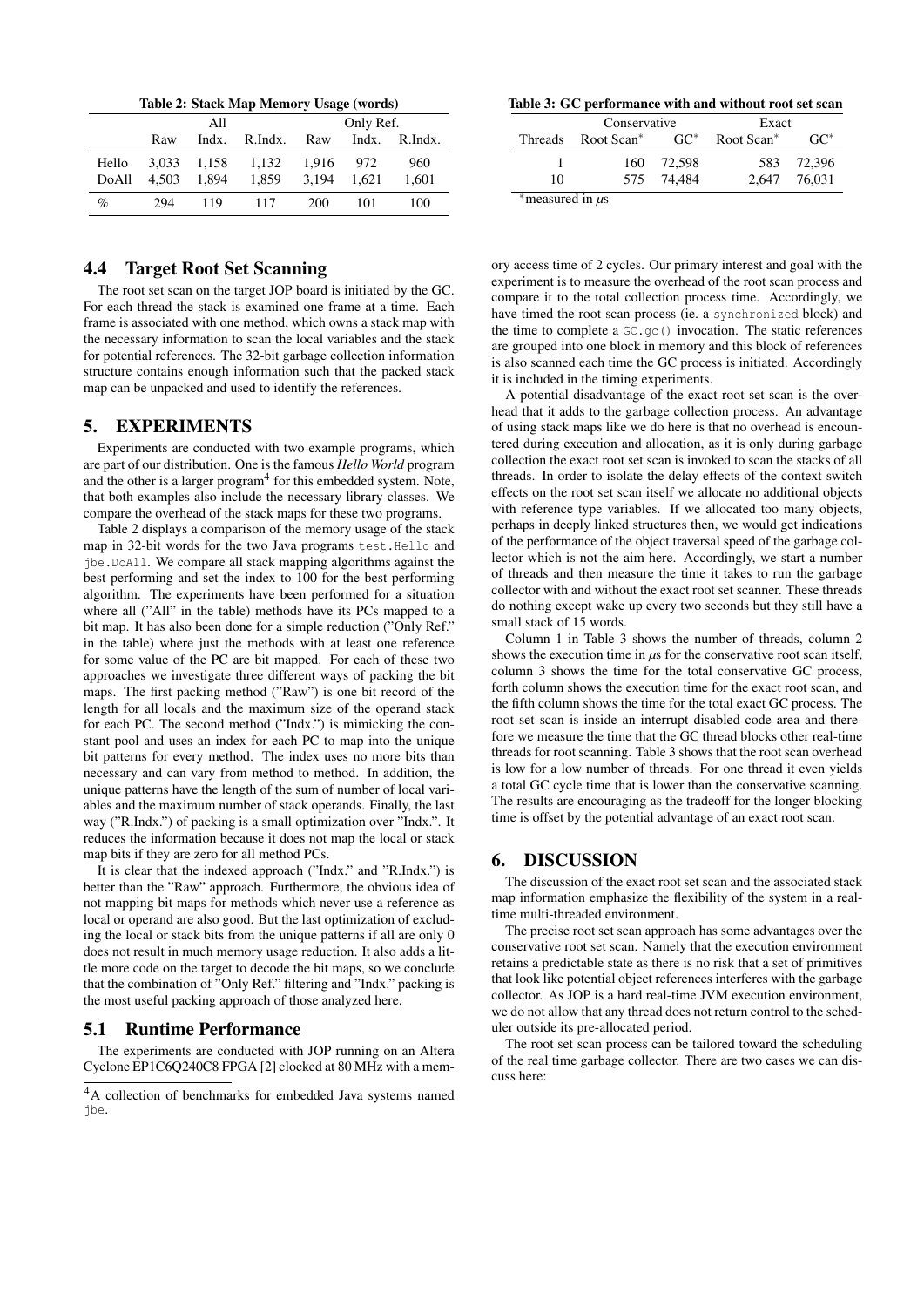- GC thread has lowest priority
- GC thread does not have lowest priority

The GC collection and the associated root set scan is convenient when the GC thread is assigned the lowest priority. That guarantees that it will not preempt any of the higher priority threads, which in turn ensures these threads' stack frames all have a PC the points to the instruction following the invoke. More specifically, the higher priority threads will have a top stack frame belonging to the method waitForNextPeriod() as the top frame. In this way, we now have a set of so-called *gcpoints*, which are specific places in the code that GC can take place. It means that we will be able to reduce the overhead of the full stack map that is shown in Table [2.](#page-5-3)

## 6.1 GC Scheduling

In [\[32\]](#page-7-2) we argued that a periodic scheduled garbage collector can keep up with the demands of real-time threads. The GC is scheduled like any application thread. As the period of the GC thread is the longest and the deadline is the period the GC thread gets the lowest priority. With rate monotonic or deadline monotonic scheduling that means the GC thread will never preempt an application thread.

The application threads release the processor at known points (e.g. in [\[6\]](#page-6-1) with waitForNextPeriod()). These points in the application are similar to GC preemption points [\[23\]](#page-7-21). That means that we exactly know all possible thread states when the root set scanning is performed. Knowing these thread states means knowing which methods can be on the stack for each thread. This knowledge has two implications:

- 1. We can omit the stack map information for all methods that can never be on the stack
- 2. The maximum stack height for each thread is known and we can bound the execution time of the root scanning

In summary, in the event that the GC is not assigned the lowest priority we are back in a situation that needs full stack map information. Because now the GC thread can preempt an executing thread at any valid value of the PC. This configuration can be useful for an application that executes for a long time and the low priority is used to ensure that it takes CPU cycles when none of the higher priority threads are executing. It is possible to avoid the full stack maps for code that is executed only by the threads with higher priority than the GC thread. For methods that are executed by threads with a lower priority than the GC thread we still need the full stack map.

#### 6.2 WCET Analysis of Stack Walker

This section presents an analysis for illustrative purposes of the wcet.gc.GCStkWalk.swk method. This method scans the stack of a thread for references using the pre-compiled stack maps. Each method frame on the stack is inspected for references which are subsequently used in com.jopdesign.sys.GC.gc to get the exact root set. In order to schedule the garbage collector thread such that we are guaranteed completion within a given period, it is necessary to analyze it with respect to WCET [\[33\]](#page-7-24). Here we limit the analysis to the swk method itself. If we cast the problem in an integer linear programming (ILP) setting, it becomes possible to determine the WCET of the swk method [\[27\]](#page-7-25). The WCET for the swk is 35,235 machine cycles for one stack frame scan and an additional 34,797 cycles for each additional frame on the stack. For example, if the call tree has a depth of 5 methods then the stack walker would take approx. 175,000 cycles. These example numbers are obtained from running the wcet.StartGCStkWlk benchmark.

# <span id="page-6-0"></span>7. CONCLUSION AND FUTURE WORK

In this paper we presented an efficient way to find references in Java thread stack frames exactly. Due to features of the Java processor, we used for our implementation, that a thread can only be interrupted at bytecode boundaries it is possible to find all root references in the static fields and the stack frames. No internal processor registers have to be considered.

The presented solution for the problem of finding exact roots in the stack frames collects information about the stack layout from the class file during link time. Each method is annotated with information about the stack layout for each address. This stack map information can be retrieved by indexing the table with the program counter (which is part of the stack frame).

The organization as a table for each possible program counter table constitutes some memory overhead, but the access to this information is done in constant time. Therefore, this operation is WCET analyzable. To reduce this memory overhead we have presented two ways to pack this information. We achieved an reduction by about 60% compared to the raw information. The access to the packed information is still in constant time.

As future work we consider changing the Java processor to implement a typed stack. Practically this adds one bit to the 32-bit on-chip stack. The main issue for this implementation is the storage of this  $33^{rd}$  bit in main memory when the on-chip stack gets exchanged with the main memory. With this hardware implementation of a typed stack we can compare it against the solution presented in this paper.

We do not implement the scheduling, but the reduction of the stack map due to the knowledge can be valuable. Finally, at present we scan all thread stacks atomically; in future work we plan to work on incremental root scanning to reduce blocking time.

## 8. REFERENCES

- <span id="page-6-7"></span>[1] O. Agesen, D. Detlefs, and J. E. Moss. Garbage collection and local variable type-precision and liveness in java virtual machines. In *PLDI '98: Proceedings of the ACM SIGPLAN 1998 conference on Programming language design and implementation*, pages 269–279, New York, NY, USA, 1998. ACM Press.
- <span id="page-6-10"></span>[2] Altera. Cyclone FPGA Family Data Sheet, ver. 1.2, April 2003.
- <span id="page-6-9"></span>[3] C. Artho and A. Biere. Subroutine inlining and bytecode abstraction to simplify static and dynamic analysis. *Electronic Notes in Theoretical Computer Science*, 141(1):109–128, December 2005.
- <span id="page-6-5"></span>[4] H. G. Baker. List processing in real time on a serial computer. *Commun. ACM*, 21(4):280–294, 1978.
- <span id="page-6-6"></span>[5] H. G. Baker. The treadmill: real-time garbage collection without motion sickness. *SIGPLAN Not.*, 27(3):66–70, 1992.
- <span id="page-6-1"></span>[6] G. Bollella, J. Gosling, B. Brosgol, P. Dibble, S. Furr, and M. Turnbull. *The Real-Time Specification for Java*. Java Series. Addison-Wesley, June 2000.
- <span id="page-6-3"></span>[7] C. J. Cheney. A nonrecursive list compacting algorithm. *Commun. ACM*, 13(11):677–678, 1970.
- <span id="page-6-2"></span>[8] J. Cohen and A. Nicolau. Comparison of compacting algorithms for garbage collection. *ACM Trans. Program. Lang. Syst.*, 5(4):532–553, 1983.
- <span id="page-6-8"></span>[9] M. Dahm. Byte code engineering with the BCEL API. Technical report, Freie Universitat Berlin, April 2001.
- <span id="page-6-4"></span>[10] E. W. Dijkstra, L. Lamport, A. J. Martin, C. S. Scholten, and E. F. M. Steffens. On-the-fly garbage collection: an exercise in cooperation. *Commun. ACM*, 21(11):966–975, 1978.